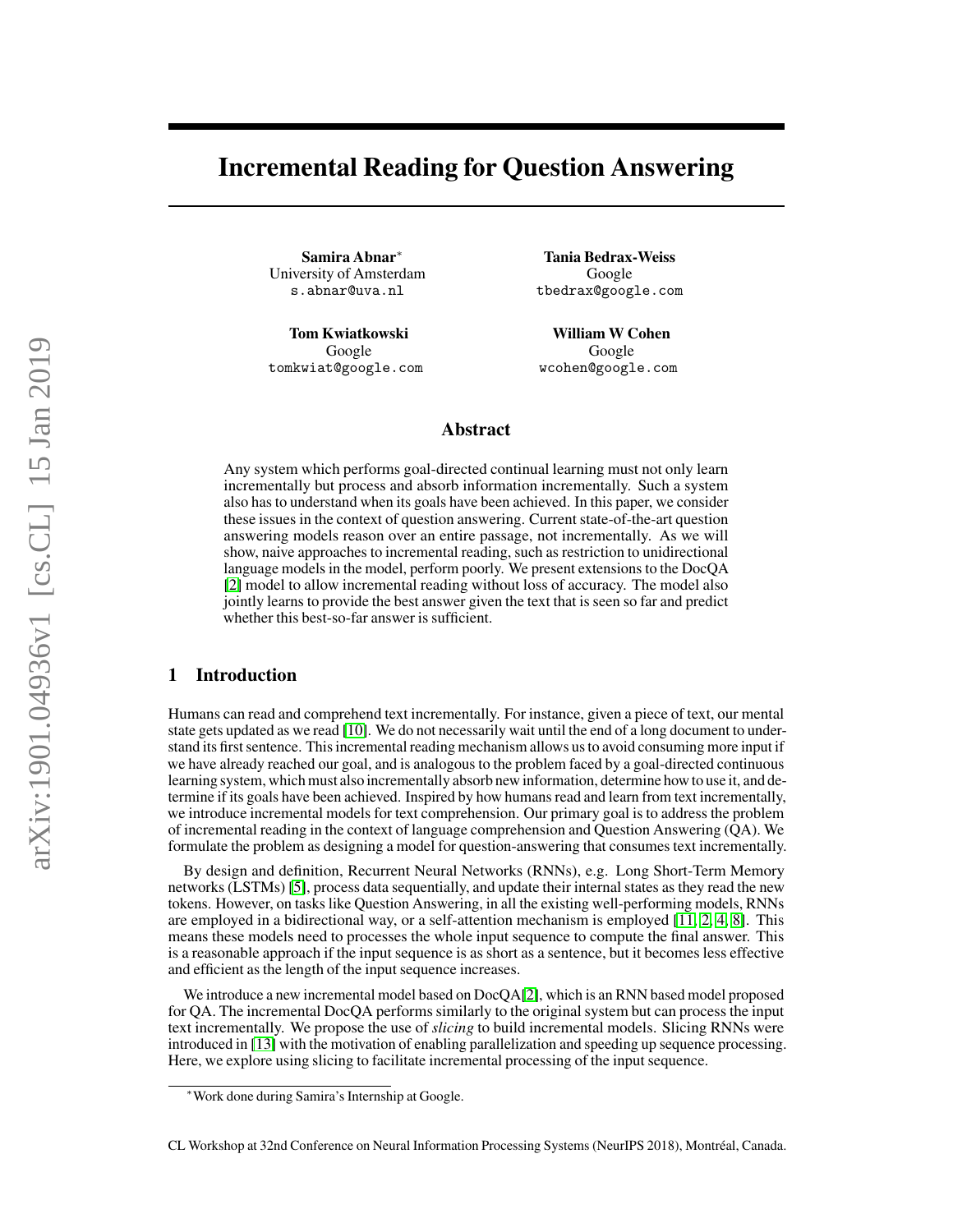<span id="page-1-0"></span>

Figure 1: Sliced Models

Besides the fact that incremental reading is more plausible from the cognitive perspective, it can also provide an inductive bias for the models, which will make it easier for them to find a more generalizable solution [\[1\]](#page-4-7). Moreover, incrementality allows the model to be applied to tasks where we do not have the whole input in the beginning, and we need to compute some intermediate outputs. E.g. when the input is a stream, or we are in the context of a dialogue. We observed that, even if the whole input text is available, it is not always necessary to read the whole text to answer a given question. In fact, our model achieves its highest performance when it is limited to read only a few tokens after the answer, rather than when it is allowed access to the entire context. Considering this, we also augment the incremental DocQA with an "early stopping" strategy, where it stops consuming the rest of the input text as soon as it is confident that it has found the answer. Learning to stop reading or reasoning when the goal is reached is addressed for tasks like text classification [\[3\]](#page-4-8) and question answering [\[9,](#page-4-9) [12,](#page-4-10) [6\]](#page-4-11), but the main challenge is that implementing early stopping strategies is only possible when we have an incremental model.

## 2 Architecture of the models

We use DocQA as the baseline model [\[2\]](#page-4-0). The architecture of DocQA is illustrated in Figure [4a.](#page-5-0) The output of this model is two vectors with the length of the given context. One of the vectors indicates the probability of each token in the context to be the start token of the answer span. The other vector indicates the probability of each token in the context to be the end of the answer span. The gold labels indicate the ground truth begin and end of the answer spans. DocQA is inherently bidirectional thus making it hard to process the input incrementally. It is possible to remove the bidirectionality by replacing the bidirectional layers with single-directional layers and replacing the global attention with an attention layer that only attends to the past, but this change significantly reduces performance.

Sliced DocQA In order to enable the DocQA model to process the context sequence incrementally despite having bidirectional RNN and attention layers, we use the concept of slicing [\[13\]](#page-4-6). We divide the context sequence into slices and apply the model to each slice. We call this "Sliced DocQA". We explore different ways of using Sliced DocQA for incremental question answering.

**Sliced Prediction Layer** In the simple sliced model, we predict the output for each slice independently. Thus, as the model processes each slice, it predicts whether the answer span exists in that slice or not. We call this*sliced prediction* (see Figure [1a\)](#page-1-0). To aggregate, we use a *softmax* layer on the concatenation of the outputs of all slices. This architecture allows us to processes the input incrementally, but each slice is now processed independently: i.e., when reading the second slice, the model can make no use of what was read in the first slice. This architecture hence ignores the order of the slices. We propose two solutions to solve this issue, discussed in more detail below. The first solution is to let the model access all representations from all slices in the prediction layer: we call this strategy *global answer prediction*. The second solution is a novel mechanism to transfer knowledge between slices called *step transfer*.

Global Answer Prediction While the sliced model processes the context sequence in slices, in the last layer, we use the encoded information from all the slices of the context to predict the answer. This means the prediction layer is not sliced. This model is illustrated in Figure [1b.](#page-1-0) Global answer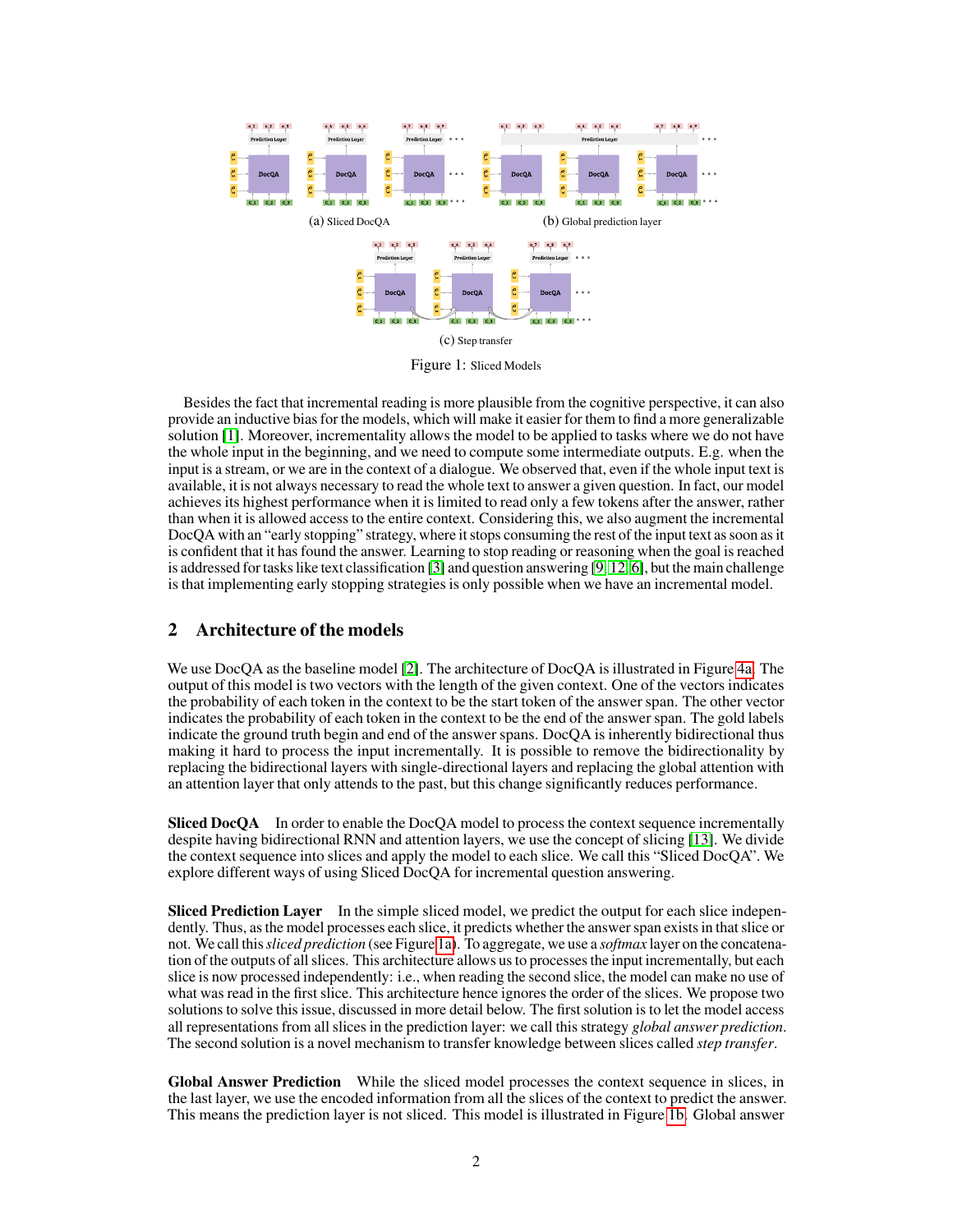prediction can be made incremental by applying the prediction once for each slice, with information from the future slices masked out.

Step Transfer To connect slices incrementally, we can transfer the knowledge between slices by using the knowledge learned until the current slice to initialize the next slice, as illustrated in Figure [1c.](#page-1-0) Thus, at the global level we have a uni-directional RNN, but, locally, we can have bidirectional or self-attention layers. To do this, we use encoded information from the current slice as an input to a fully connected network to predict the initial state for the next slice.

Early Stopping These incremental models can be used to support *early stopping* [\[3,](#page-4-8) [12\]](#page-4-10). We use a supervised approach to predict when the model should stop, with a classifier that is simply trained on detecting whether an answer is contained in a given context or not. We train this classifier in a multi-task framework by adding an extra objective function to the QA system. Hence, at each training step, the model not only tries to predict an answer but also predicts whether the true answer is within the currently processed input or not. The early stopping classifier is a two-layer fully connected neural network with *RELU* activations and a *sigmoid* output layer. The input to this network is the average of the representations in the last layer of the current slice, and the output is a scalar indicating the probability of stopping. At test time the overall decision as to whether to stop early is based on thresholding the cumulative sum of these predictions, i.e. the probability of stopping at slice  $i$  is the sum of the predicted probabilities of stopping at slices 1 to i. Equation [1](#page-2-0) shows how we compute the loss for the early stopping model.

$$
stop\_loss = \sum_{i} (predicted\_stop\_prob_i - gold\_stop\_label_i)^2 * extra\_length_i \tag{1}
$$

Here  $extra\_length_i$  is a factor for scaling the early stopping loss, based on the distance from the gold stop point, in particular:  $extra\_length = log(max(dist\_threshold,|length\_read-answer\_end|)).$ In this equation,  $dist\_threshold$  is a minimum number of tokens after which we start scaling the loss. Thus, in case the model has not yet reached the answer and decides to stop it will be punished more if it is too early in contrast to when it will reach the answer by reading a few extra tokens. Similarly, if the model has already passed the answer span, the more it reads, the bigger the loss will be. If we are in a distance less than the  $dist\_threshold$  from the gold stop point, the scaling factor is  $log(dist threshold)$ . In the end, this loss is added to the answer prediction loss to form the total loss. If the true answer span is not before the chosen stopping point, the answer prediction loss is set to zero for all possible answers, and the model is only trained to choose a better stopping point.

#### 3 Experiments and Discussion

Task and Dataset: SOuAD We study the performance of incremental models on short answer questions answering.

We Evaluate our model on SQuAD v1 [\[7\]](#page-4-12) which is a reading comprehension dataset. It contains question and context pairs, where the answer to the question is a span in the context. We will open source the code for reproducing the experiments.

<span id="page-2-1"></span><span id="page-2-0"></span>

Figure 2: Performance of different versions of the Sliced DocQA with respect to different slice sizes

#### 3.1 Experiments

We experiment with different slice sizes for Sliced DocQA in three different modes: with a sliced prediction layer, with a sliced prediction layer and step transfer, without step transfer but with a global prediction layer. In the sliced models, the size of each slice can play a crucial role. The extreme cases are when the length of the slices are 1, which means we have no bidirectional layer, and when the slices are as long as the whole sequence, which means we have a fully bidirectional model. Notice that when slice size is 1, the sliced model with step transfer is not equivalent to the uni-directional DocQA, since the attention layer is implemented differently.

Effect of slice size Figure [2](#page-2-1) shows the performance of the Sliced DocQA models with respect to different slice sizes. With a sliced prediction layer, as expected, increasing the slice size leads to an increase in the performance. In this case, having a slice size of 1 means to predict the answer based on single word representations and still, we can get an accuracy of 31%. We can explain this by the fact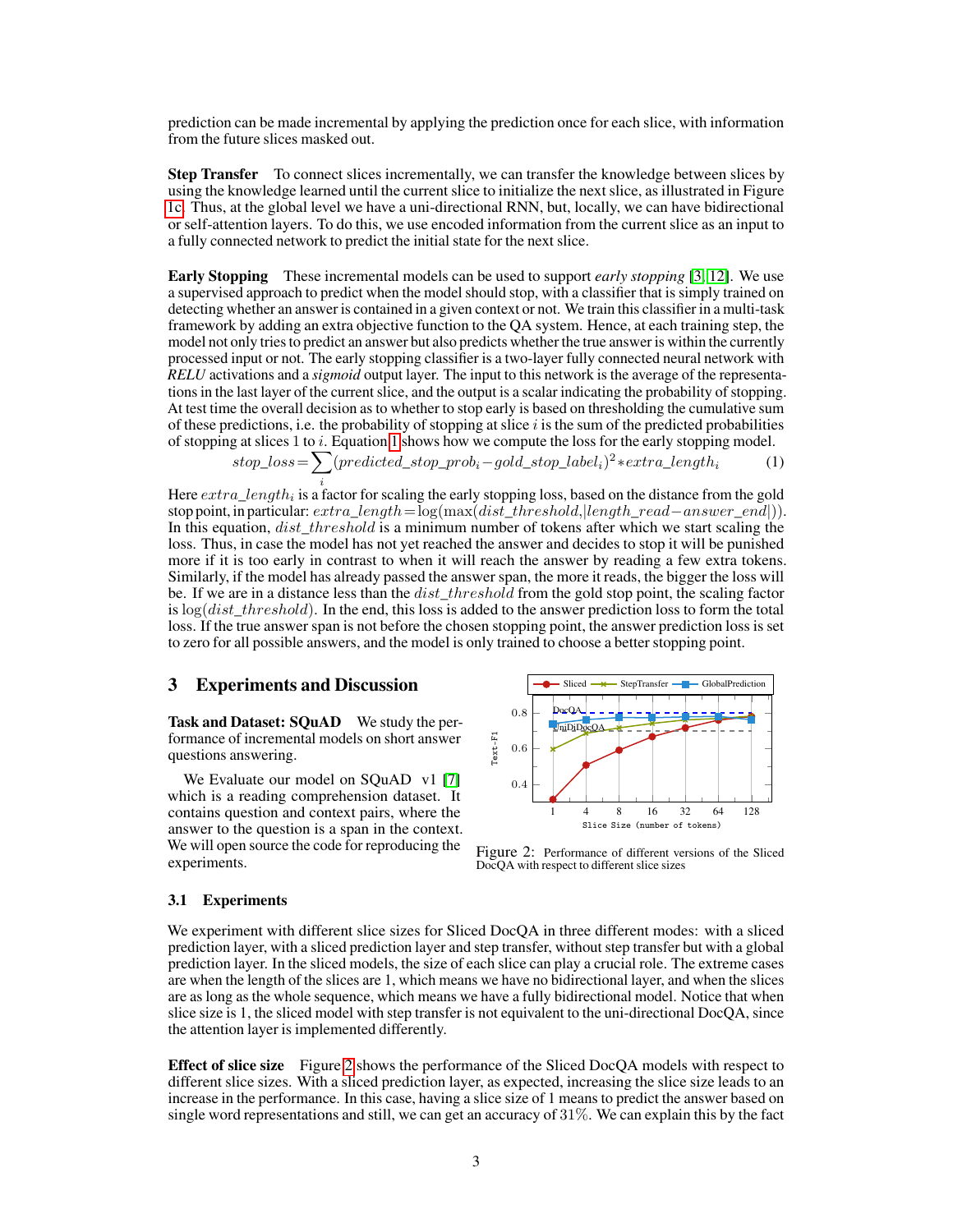<span id="page-3-1"></span>

(a) Distribution of consumed length of the se-(b) Ratio of consumed context per full context length for the quence. early stopping model.

Figure 3: Earlystopping Results (For the earlystopping model slice size is 128).

that  $30\%$  of answers in the SQuAD are single words, e.g. when the questions are of type when, where or who. We expect to find a slice size for which the performance of the model reaches the performance of the complete, not sliced, model. This is because, only local attention might be enough to correctly understand the meaning of the input sequence at each step, and also to predict whether each token is part of the answer or not. We observe that by slice size  $= 32$ , the model already reaches the performance of the uni-directional DocQA, and by slice size  $= 128$  it almost reaches the performance of the normal DocQA. The interesting finding here is that there is a limit to which increasing the slice size leads to an increase in the performance, e.g. for the SQuAD, as soon as the slice size reaches 128 tokens, the increase in the performance is almost not noticeable.

Step transfer is useful When we have a step transfer mechanism, we observe that for each slice size, the performance of the model is higher. This means transferring knowledge between slices is useful. Among these models, the Sliced DocQA with step transfer models incremental comprehension and we see that for a slice size of 64 its performance is comparable with normal DocQA.

Global answer prediction is effective Surprisingly, with the global prediction layer, the effect of the slice size is much less. In general, when we have a global prediction layer, the performance of the model with all slice sizes is higher than when we have a sliced prediction layer. It is interesting to see that in this model, even with slice size of 1, which means using word embeddings to predict the answer span, we still get a performance close to when we have larger slice sizes.

| <i>Slice size</i>               |                                                        | 64   | 128  |
|---------------------------------|--------------------------------------------------------|------|------|
| Sliced DocQA w/o early stopping | 0.76                                                   | 0.77 | 0.78 |
| Sliced DocQA w early stopping   | $0.54 \, (\% 71)$   $0.69\,%\,90)$   $0.77 \, (\% 99)$ |      |      |

Table 1: Performance of Sliced DocQA with step transfer and early stopping in terms of text-f1.

<span id="page-3-0"></span>**Effect of early stopping** In our early stopping experiments, we employed Sliced DocQA with Step Transfer as a truly incremental model. In Table [1,](#page-3-0) we compare the performance of this model with different slice sizes. As it can be seen, at slice size of 128 it almost achieves the performance of the model without early stopping (%99). Next, we investigate whether the early stopping model is more efficient regarding the number of read tokens. We looked into the performance of the model without early stopping at different context length to find the earliest point at which the model achieves its highest performance. This can be assumed as an oracle for early stopping model (i.e. best possible stopping point). In Figure [3a](#page-3-1) we compare the distribution of best stopping points with the stopping points of our early stopping model. We observe that (1)For a large number of examples, we have to read the full context to achieve the best performance. (2)For some examples, the early stopping model is reading more than it should, and for some, it stops earlier than it should. (3)In general, while with the best stopping offsets we can read about %15 less text, our model reads about %8 less. We also studied if there is a correlation between the context length and the ratio of read context length. In Figure [3b,](#page-3-1) we see for context length up to 128, we read full context, which is because our slice size is 128. After that point, we see the trend of reading smaller ratio of longer contexts.

#### **Conclusion**

In this paper, we propose a model that reads and comprehends text incrementally. As a testbed for our approach, we have chosen the question answering task. We aim to build a model that can learn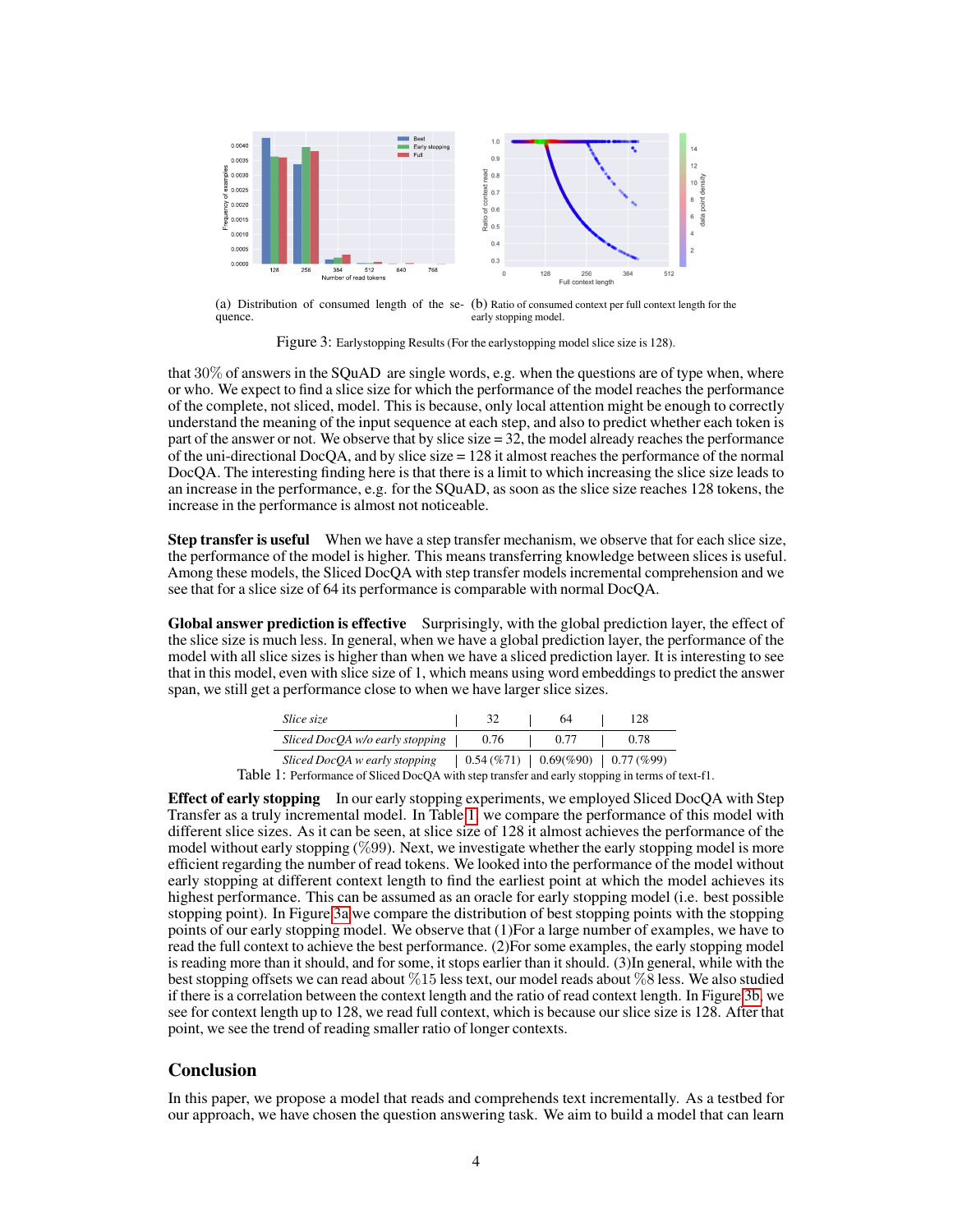incrementally from text, where the learning goal is to answer a given question. In standard question answering, we do not care how the context is presented to the model, and for the models that achieve state of the art results, e.g. [\[11,](#page-4-3) [2\]](#page-4-0), they process the full context before making any decisions. We show that it is possible to modify these models to be incremental while achieving similar performance. Having an incremental model, allows us to employ an early stopping strategy where the model avoids reading the rest of the text as soon as it reaches a state where it thinks it has the answer.

# **References**

- <span id="page-4-7"></span>[1] Peter W Battaglia, Jessica B Hamrick, Victor Bapst, Alvaro Sanchez-Gonzalez, Vinicius Zambaldi, Mateusz Malinowski, Andrea Tacchetti, David Raposo, Adam Santoro, Ryan Faulkner, et al. Relational inductive biases, deep learning, and graph networks. *arXiv preprint arXiv:1806.01261*, 2018.
- <span id="page-4-0"></span>[2] Christopher Clark and Matt Gardner. Simple and effective multi-paragraph reading comprehension. In *Proceedings of the 56th Annual Meeting of the Association for Computational Linguistics (Volume 1: Long Papers)*, pages 845–855. Association for Computational Linguistics, 2018.
- <span id="page-4-8"></span>[3] Gabriel Dulac-Arnold, Ludovic Denoyer, and Patrick Gallinari. Text classification: A sequential reading approach. In *European Conference on Information Retrieval*, pages 411–423. Springer, 2011.
- <span id="page-4-4"></span>[4] Karl Moritz Hermann, Tomas Kocisky, Edward Grefenstette, Lasse Espeholt, Will Kay, Mustafa Suleyman, and Phil Blunsom. Teaching machines to read and comprehend. In *Advances in Neural Information Processing Systems*, pages 1693–1701, 2015.
- <span id="page-4-2"></span>[5] Sepp Hochreiter and Jürgen Schmidhuber. Long short-term memory. *Neural computation*, 9(8):1735–1780, 1997.
- <span id="page-4-11"></span>[6] Alexander Rosenberg Johansen and Richard Socher. Learning when to skim and when to read. *arXiv preprint arXiv:1712.05483*, 2017.
- <span id="page-4-12"></span>[7] Pranav Rajpurkar, Jian Zhang, Konstantin Lopyrev, and Percy Liang. Squad: 100,000+ questions for machine comprehension of text. In *Proceedings of the 2016 Conference on Empirical Methods in Natural Language Processing*, pages 2383–2392. Association for Computational Linguistics, 2016.
- <span id="page-4-5"></span>[8] Minjoon Seo, Aniruddha Kembhavi, Ali Farhadi, and Hannaneh Hajishirzi. Bidirectional attention flow for machine comprehension. *arXiv preprint arXiv:1611.01603*, 2016.
- <span id="page-4-9"></span>[9] Yelong Shen, Po-Sen Huang, Jianfeng Gao, and Weizhu Chen. Reasonet: Learning to stop reading in machine comprehension. In *Proceedings of the 23rd ACM SIGKDD International Conference on Knowledge Discovery and Data Mining*, pages 1047–1055. ACM, 2017.
- <span id="page-4-1"></span>[10] Matthew J Traxler, Michael D Bybee, and Martin J Pickering. Influence of connectives on language comprehension: eye tracking evidence for incremental interpretation. *The Quarterly Journal of Experimental Psychology: Section A*, 50(3):481–497, 1997.
- <span id="page-4-3"></span>[11] Adams Wei Yu, David Dohan, Minh-Thang Luong, Rui Zhao, Kai Chen, Mohammad Norouzi, and Quoc V Le. Qanet: Combining local convolution with global self-attention for reading comprehension. *arXiv preprint arXiv:1804.09541*, 2018.
- <span id="page-4-10"></span>[12] Adams Wei Yu, Hongrae Lee, and Quoc Le. Learning to skim text. In *Proceedings of the 55th Annual Meeting of the Association for Computational Linguistics (Volume 1: Long Papers)*, pages 1880–1890. Association for Computational Linguistics, 2017.
- <span id="page-4-6"></span>[13] Zeping Yu and Gongshen Liu. Sliced recurrent neural networks. In *COLING*, 2018.